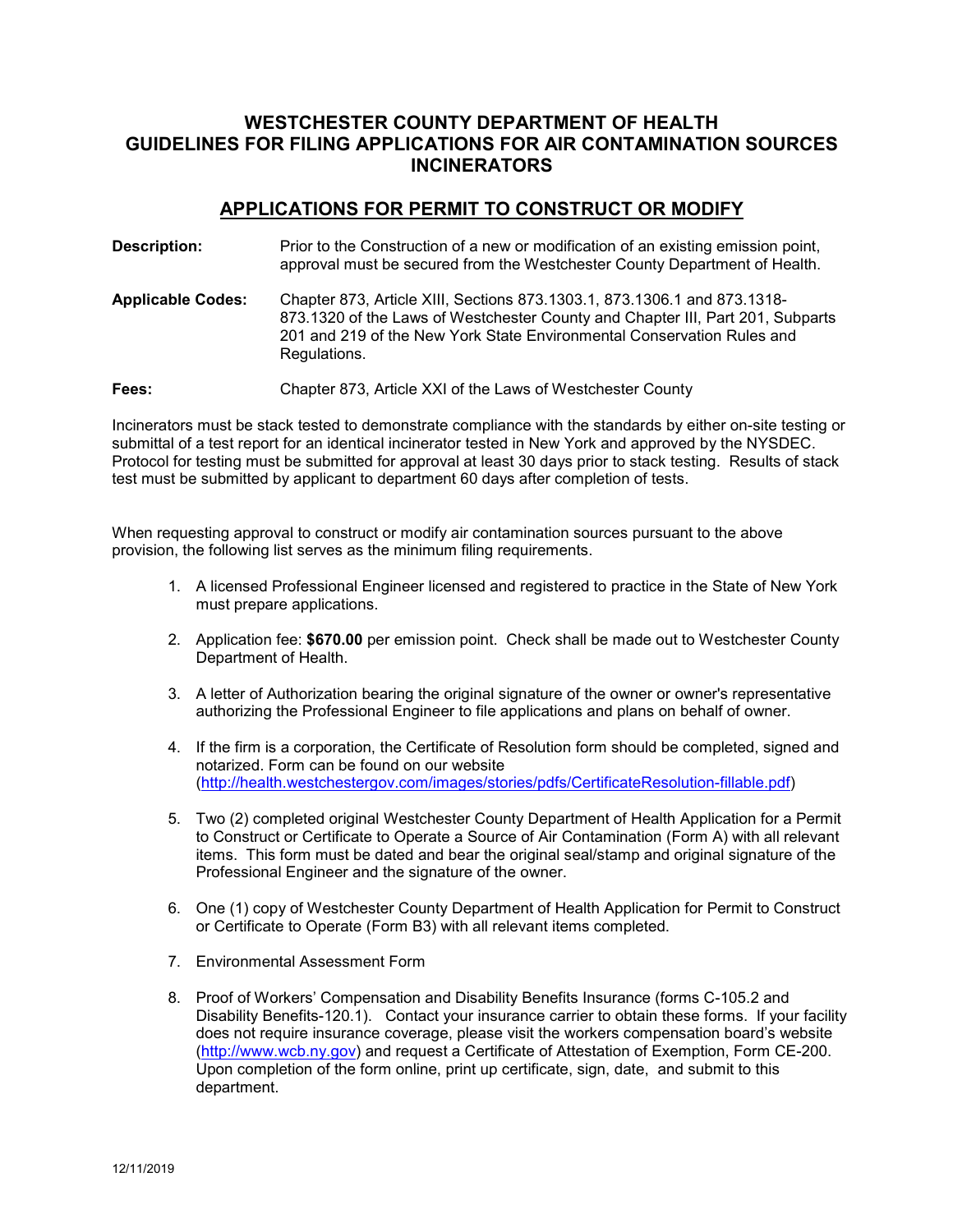## **WESTCHESTER COUNTY DEPARTMENT OF HEALTH GUIDELINES FOR FILING APPLICATIONS FOR AIR CONTAMINATION SOURCES INCINERATORS** (Continued)

- 9. One (1) original Engineer's Report bearing the original seal/stamp and original signature of the Professional Engineer. The Engineer's Report must provide a narrative of the scope, details and specification of the project.
- 10. Provide calculations on how contaminants emission rates are derived. All contaminants generated from process must be included. An abbreviated listing of significant (health-or quantity-based) contaminants will only be accepted with appropriate support documentation. Calculations must be signed and stamped/sealed by the Professional Engineer.
- 11. Support documents, such as Material Safety Data Handling Sheets (MSDS), manufacturers' specifications, stack test results, emission factors, references, etc. shall be provided.
- 12. Provide the basis for the design, i.e., residence time, maintaining temperature.
- 13. Provide basis for the determination of control equipment size or selection for example contact time, air to cloth ratio, liquid to gas flow ratio, pressure loss, breakthrough time, etc.
- 14. Provide equipment specification, if applicable, and details of control and monitoring devices.
- 15. Plans:

Minimum of two (2) sets are required, additional copies of plans may be submitted at owner's discretion. Plans should include:

- i. Site plan showing property line, local streets, building dimensions, stacks location (proposed and existing), nearest receptor with distance from stack, north arrow and prevailing wind direction.
- ii. Plan and elevation views that provide details on the process and equipment relating to this source of air contamination, for example process equipment, air pollution control equipment, ducts, fans, stack or exhaust outlet, etc. An elevation view of process indicating stack height and height of stack above roof must be provided.
- iii. Equipment details, for example, type, make, model, capacity, refuse charged, hearth/chamber type, flow, temperature control, stack diameter, dimensions, etc.
- iv. Professional Engineer's original seal/stamp and original signature on each drawing matching those on application.
- v. Plans prepared in accordance with New York State Education Law and bearing alteration warning statement.

All forms can be found on our website <https://health.westchestergov.com/air-quality-forms>

Note: In addition, a permit and/or registration from the New York State Department of Environmental Conservation may also be required. Contact NYSDEC at (914) 803-8174 (Maria Antoniou) or (914) 803- 8139 (Densford Escarpetta).